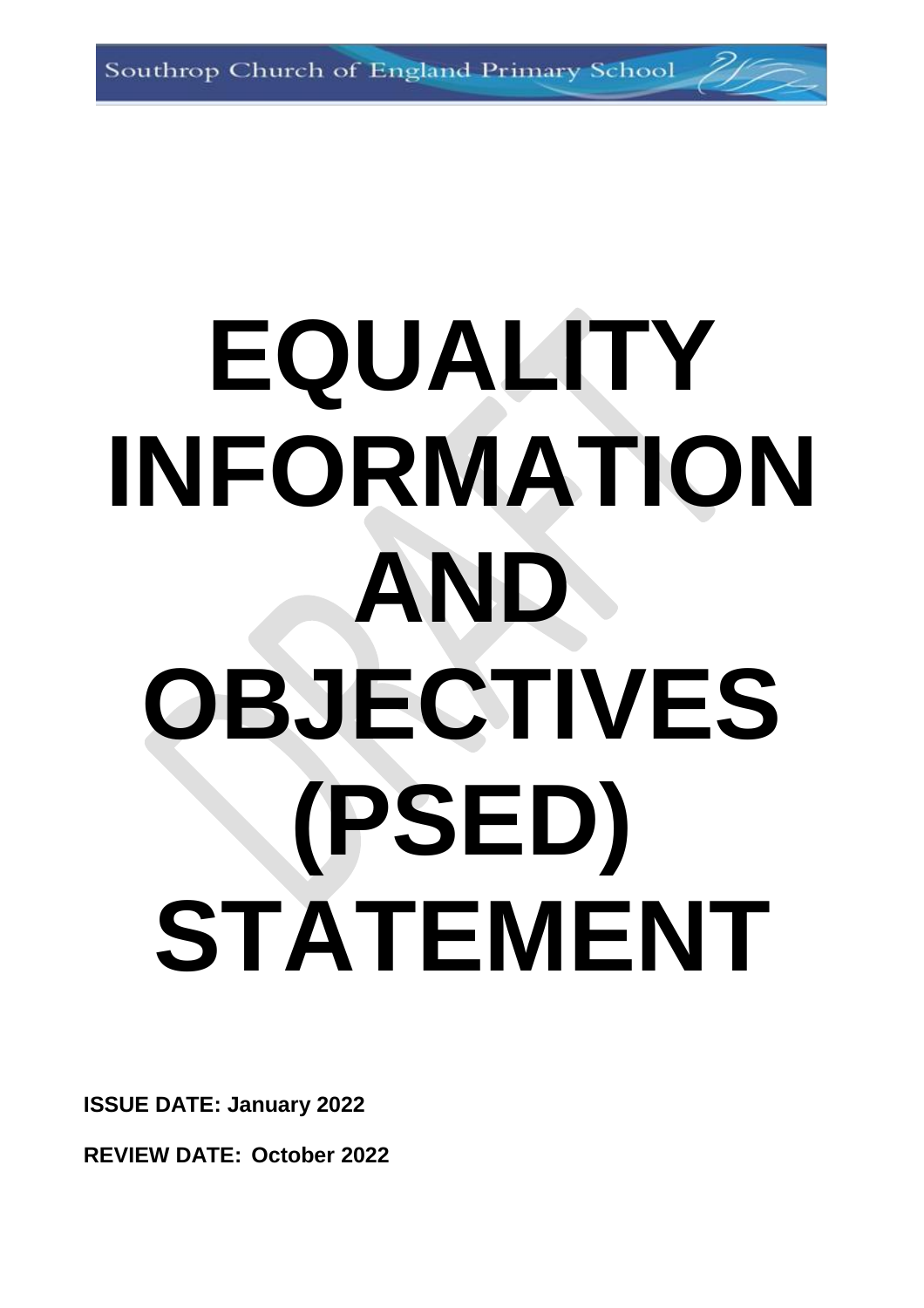# **SOUTHROP C OF E PRIMARY SCHOOL EQUALITY INFORMATION AND OBJECTIVES (PSED) STATEMENT January 2022**

Southrop C of E Primary School publishes the following information to show how it will meet its obligations under the Public Sector Equality Duty (PSED) as part of the Equality Act 2010.

- **1. Eliminate Discrimination and Harassment**
- **2. Advance Equality**
- **3. Foster Good Relations**

## **Our Equality Objectives**

These objectives have been identified based on discussions with stakeholders and other information. The objectives focus on the areas we understand to be most important to improve equality and reduce disadvantages.

These objectives and our progress in meeting them will be reviewed annually.

Equality Objective 1.

Provide training for all staff in face to face contact with pupils and the governor with responsibility for SEND on meeting the needs of pupils currently on roll with specific disabilities.

- Annual Inset training to provide information and training on the disabilities (and implications for medication, special provision or adaptation to meet the needs) of pupils on roll who have been identified as having a disability.
- Audit of environment and consideration of reasonable adaptations and/or provision of special equipment (together with associated training, e.g. manual handling).